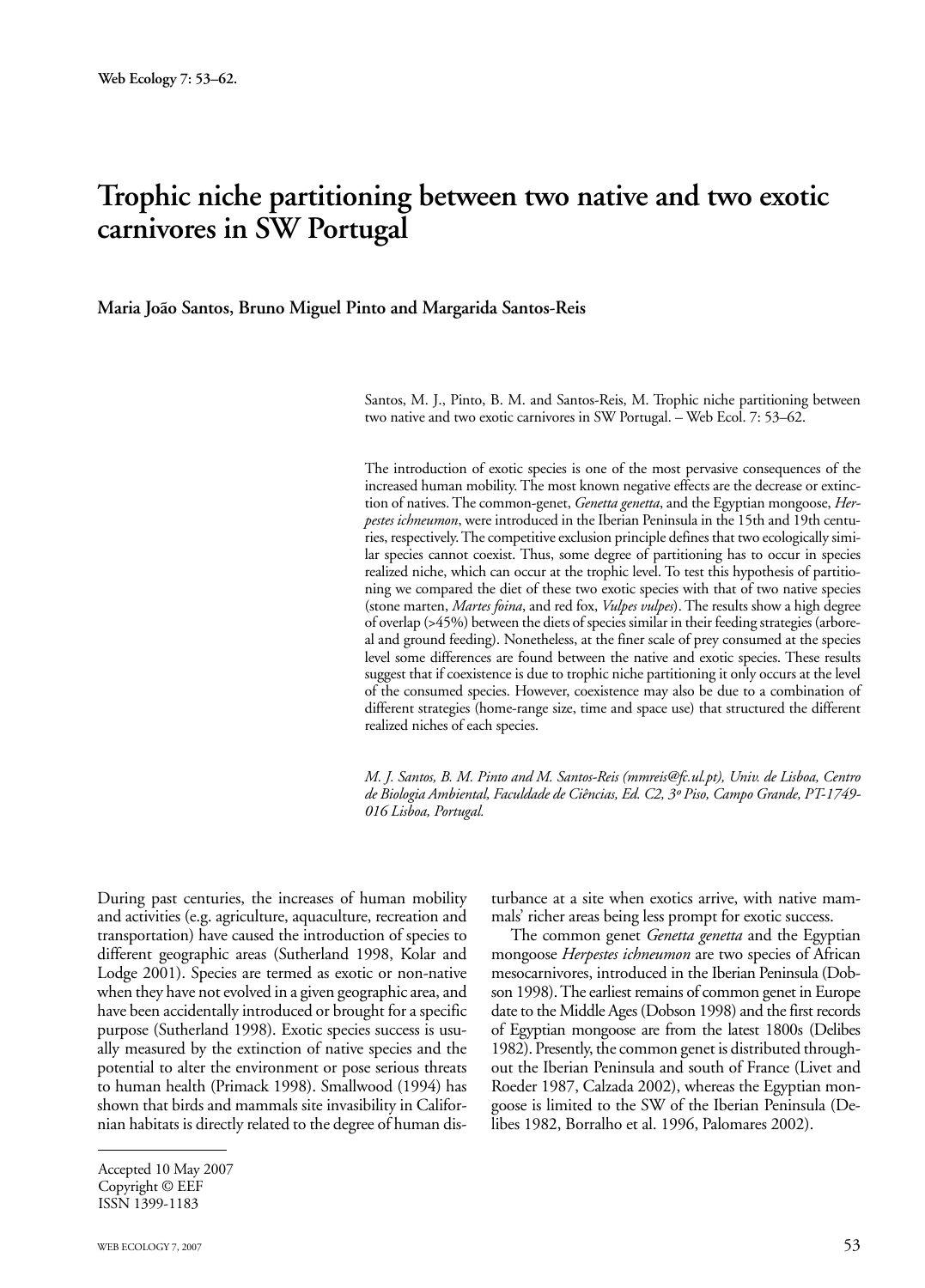The competitive exclusion principle states that two species with similar ecology cannot live together in the same place (Hardin 1960). Considering that these two exotic species are generalist carnivores, which coexist and potentially compete with native species, the goal of this study was to investigate if the partitioning in species realized niche occurs at the trophic level. In order to test this hypothesis, we studied the diet of two native carnivores: red fox, *Vulpes vulpes,* and stone marten, *Martes foina*, and compared it with the diet of that two introduced species. The choice of these two native carnivores, within the local community of carnivores (Santos-Reis et al. 1999), can be justified by the fact that they are the ones that most likely would be affected by strong competition with the genet and the mongoose because have similar body mass and sizes (Rosalino et al. 2005). Moreover, they share similar ecoethological behaviours, with the Egyptian mongoose and the red fox being more terrestrial and the genet and stone marten more arboreal. It can then be predicted that in sympatric areas, the native and exotic species depend on similar prey types and have approximate diets. A high trophic niche overlap between red fox/Egyptian mongoose and genet/stone marten would also be expected as a consequence of their morphological and eco-ethological resemblance.

# **Material and methods**

### **Study area**

The study was carried out in a 35 km<sup>2</sup> area located in Grândola Mountain (Alentejo, SW Portugal). This area is mostly cork oak woodland –"montado", a typical Mediterranean ecosystem common in southern Portugal. Cork oakwoodlands, *Quercus suber*, with holm oaks, *Q. ilex*, and Lusitanian oaks, *Q. faginea*, dominate the land cover of the area*.* There are some patches of eucalyptus, *Eucalyptus globulus*, and maritime pine, *Pinus pinaster*. Common alder, *Alnus glutinosa*, black willow, *Salix nigra*, and common sallow, *Salix atrocinerea*, are found in riparian areas. The understory is dominated by rock-roses, *Cistus salvifolius*, and *C. ladanifer*, lavender, *Lavandula luisieri*, and strawberry tree, *Arbutus unedo*, with patches of blackberry bushes, *Rubus* spp. Small orchards with pear, *Pyrus bourgaeana*, fig, *Ficus carica*, loquat, *Eriobotrya japonica* trees, and olive, *Olea europaea*, are found scattered throughout the area. The climate is Mediterranean with some Atlantic influence, and precipitation levels assume mean annual values of 500 mm. The altitude ranges from 159 to 238 m, with few permanent or temporary streams (Santos-Reis and Correia 1999). Human activity occurs in a small village and isolated farmhouses, but their effects are extended to the areas where cork and livestock are produced. Hunting and logging are occasional.

### **Sampling methods**

For the red fox, Egyptian mongoose and stone marten, sampling was based on scat collection along three different linear pedestrian transects, with 6.5 km of length each. Due to the marking behaviour of the common genet (Livet and Roeder 1987) and stone marten (Libois and Waechter 1991), radio tracked individuals of both species provided the location of latrines where scats were also collected (Santos-Reis et al. 2004). The first scats found in transects and latrines were destroyed, to allow for a correct dating. Scat collection was conducted monthly by the same two observers, from January to November of 1997.

We collected and identified 380 scats: 195 scats of red fox, 75 scats of common-genet, 58 scats of stone-marten and 52 scats of Egyptian mongoose. Scat identification was based on its characteristics (length, diameter, odour, and morphology; Kendall et al. 1994, Sadlier et al. 2004) and crosschecked by other specialists. Errors in the identification of scats were minimised using more than one diagnostic feature and the exclusion of scats with doubtful identification (Ray and Sunquist 2001). The sample size was considered large enough to characterize the four species' diet, because the number of prey items in each category reached an asymptote in the cumulative number of identified items ( $n_{red \, \text{fox}} = 26$ ,  $n_{common \, \text{genet}} = 24$ ,  $n_{stone \, \text{matter}} = 30$ , and  $n_{\text{Egyptian mongoose}} = 31$ .

Scats were dried in an oven at 50°C, washed in a  $1 \times 1$ mm fine-meshed sieve, and prey items were first separated and classified in six broad categories: mammals, birds, reptiles, arthropods (insects, chilopods, crustaceans and arachnids), fruits and other plant material. Each food item was then dried, weighed on a scale to the nearest 0.0001 g, and identified to the species level, whenever possible, based on previous works (Gama 1957, Keller 1978, 1980, 1981, Madureira and Ramalhinho 1981, Debrot et al. 1982, Brom 1986, Chinery 1986), expert knowledge, and reference collections.

Minimum number of individuals was counted through distinctive features (e.g. jaws, bones, seeds). When nonquantifiable remains from each food item were found, the minimum number of individuals was assumed to be equal to 1. Each food item was quantified in relative frequency of occurrence and of biomass. Relative frequency of occurrence (RFO) is the proportion of the total number of individuals that made up each food class. Frequency of biomass (FBiom) is the proportion of the total consumed biomass of each class.

Biomass was assessed by multiplying the minimum number of individuals of each item by its correction factor (insectivores and small rodents=23, lagomorphs=50, goat=118, reptiles and amphibians=29.5, insects, crayfish and molluscs=5, fruit seed and other plant material=14; Jedrzejewska and Jedrzejewski 1998). We used the correction factors available in the literature for stone marten because all four carnivores consumed similar frequency of the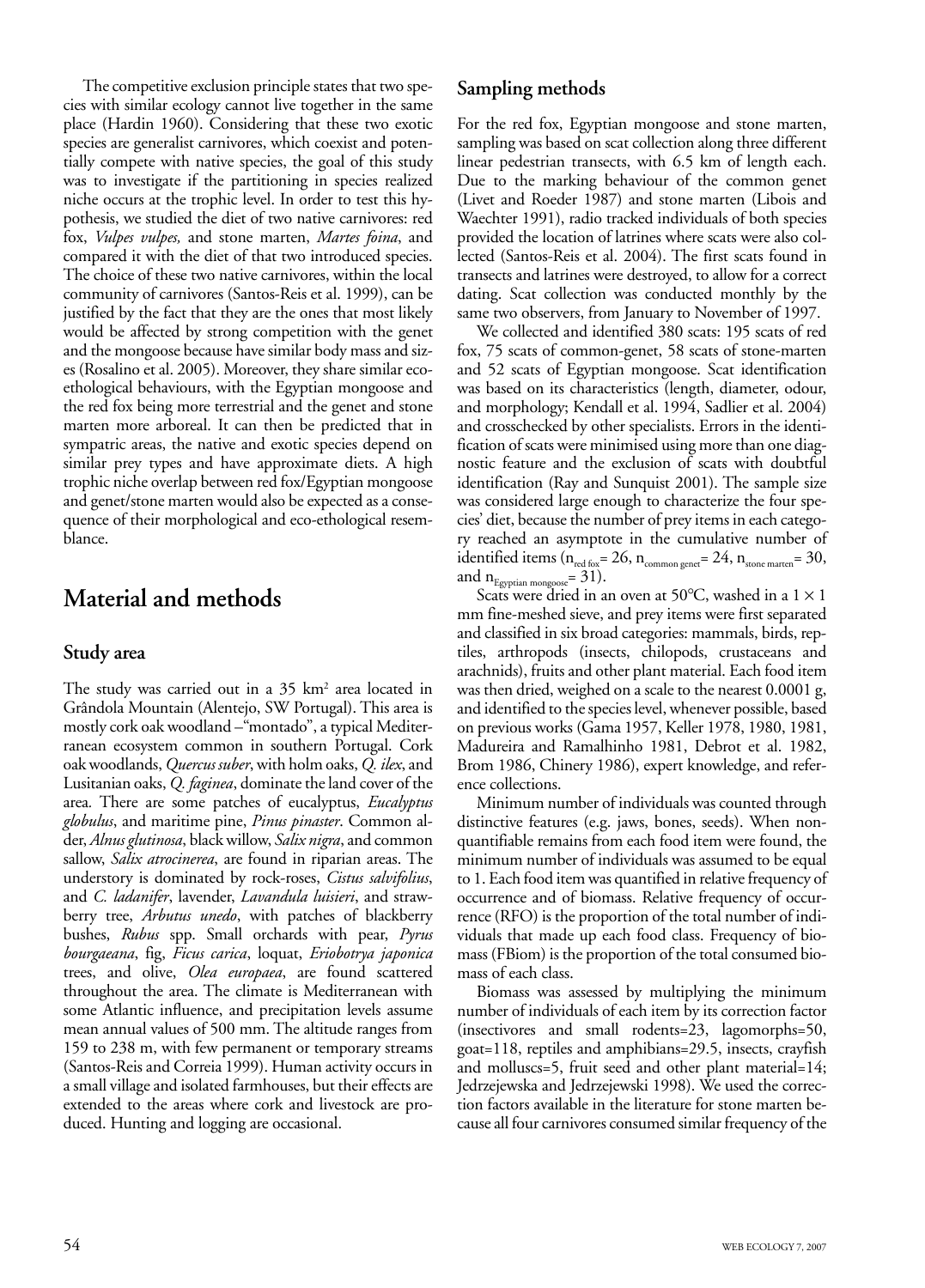different prey items (Jedrzejewska and Jedrzejewski 1998). All the items were converted into biomass, except the plant (non-fruit) material, which does not contribute with significant energetic value in the diet for these carnivores (Libois and Waechter 1991) and was excluded from further analysis.

Prey availability estimation was directed towards small mammals, the main prey items identified by previous studies on the diet of these species (Palomares and Delibes 1991). Thus, a seasonal trapping scheme was established to estimate the relative abundance of wood mouse, *Apodemus sylvaticus*, house mouse, *Mus spretus*, black rats, *Rattus rattus*, and white toothed shrew, *Crocidura russula*. One hundred Sherman live-traps were set each season (winter, spring, summer and autumn) during 5 nights, in the three most represented habitats of the study area: cork oak woodlands with understorey; cork oak woodlands with pasture and riparian vegetation. Captured small mammals were identified, weighted, individually-marked and released in the same area of capture to avoid disturbance to animal behaviour.

#### **Statistical analysis**

Two different levels of food items were considered: first, based on broad taxonomic food categories; second, family categories of the different food categories (Krebs 1989). The reliability of scat sample size was assessed for each species by plotting accumulation curves for prey species (Ray and Sunquist 2001).

Comparisons between species trophic niche composition were performed using ANOVA (F) and Tukey HSD post hoc tests (significance level 0.05) with transformed data for both levels of classification (food categories and family) (Zar 1999). Food item's availability and use were compared using the Pearson's correlation coefficient (r). Trophic niche breadth was measured using Levins' index, ranging from 1 to n, i.e. specialist to generalist food habits, respectively (Levins 1968). Trophic niche overlap was

calculated using Pianka's index (for the food categories and families), varying from 0 (exclusive food niches) to 1 (complete dietary overlap) (Krebs 1989). All calculations were performed in Microsoft Excel 2003, SPSS for Windows, release 11.5.0 (SPSS Inc.) and Statistica ver. 5 software.

## **Results**

### **Diet of carnivores**

The most common food items consumed by the four studied species were insects, fruits and mammals (Table 1). Among the native species, the stone marten had the highest intake of fruits (FBiom=0.568), whereas the red fox showed higher consumption of mammals (FBiom=0.704). The long-established species had different feeding strategies, with the common-genet consuming similar values of mammals (FBiom=0.273), fruits (FBiom=0.263) and arthropods (FBiom=0.380), whereas the Egyptian mongoose had a higher consumption of mammals (FBiom=0.493; Table 1).

For all species, mammals made up the largest portion of the diet, reaching 20% of the total biomass consumed (Table 1). The red fox was the species that consumed the greatest biomass proportion of this vertebrate class, and most mammal species (n=8). There were significant differences in the proportion of mammals consumed by all the studied species (F=8.07, p<0.001); the red fox consumed significantly more mammals than the stone marten (ANOVA, post-hoc Tukey,  $p<0.001$ ) and the common genet (ANOVA, post-hoc Tukey, p=0.02), whereas the differences for the Egyptian mongoose and all the other species were not significant. Red foxes and Egyptian mongooses fed on a greater number of mammals, often consuming larger species, such as Lagomorphs and rats *Rattus* spp., which were not consumed by common-genets and stone martens (Fig. 1).

Table 1. Relative frequency of occurrence and frequency of biomass of food items consumed by common genets, *Genetta genetta*, Egyptian mongooses, *Herpestes ichneumon*, stone martens, *Martes foina*, and red foxes, *Vulpes vulpes*, at Grândola mountain (SW Portugal). RFO=Relative frequency of occurrence; FBiom=Frequency of biomass.

| Food items | Genetta genetta |                          | Herpestes ichneumon |       | Martes foina |       | <i>Vulpes vulpes</i> |                          |
|------------|-----------------|--------------------------|---------------------|-------|--------------|-------|----------------------|--------------------------|
|            | <b>RFO</b>      | FBiom                    | <b>RFO</b>          | FBiom | <b>RFO</b>   | FBiom | <b>RFO</b>           | FBiom                    |
| Mammals    | 0.037           | 0.273                    | 0.046               | 0.493 | 0.021        | 0.220 | 0.041                | 0.704                    |
| Birds      | 0.008           | 0.084                    | 0.007               | 0.149 | 0.003        | 0.035 | 0.005                | 0.111                    |
| Reptiles   | -               | $\overline{\phantom{0}}$ | 0.002               | -     |              |       |                      | $\overline{\phantom{0}}$ |
| Insecta    | 0.755           | 0.12                     | 0.848               | 0.075 | 0.818        | 0.126 | 0.912                | 0.115                    |
| Chilopoda  | 0.029           | 0.013                    | 0.020               | 0.012 | 0.017        | 0.020 | 0.008                | 0.005                    |
| Crustacea  | 0.034           | 0.240                    |                     |       | 0.003        | 0.030 | 0.0001               | 0.004                    |
| Aracnida   | 0.026           | 0.007                    | 0.010               | 0.005 | 0.014        | 0.001 | 0.006                | 0.001                    |
| Fruits     | 0.111           | 0.263                    | 0.066               | 0.266 | 0.123        | 0.568 | 0.027                | 0.060                    |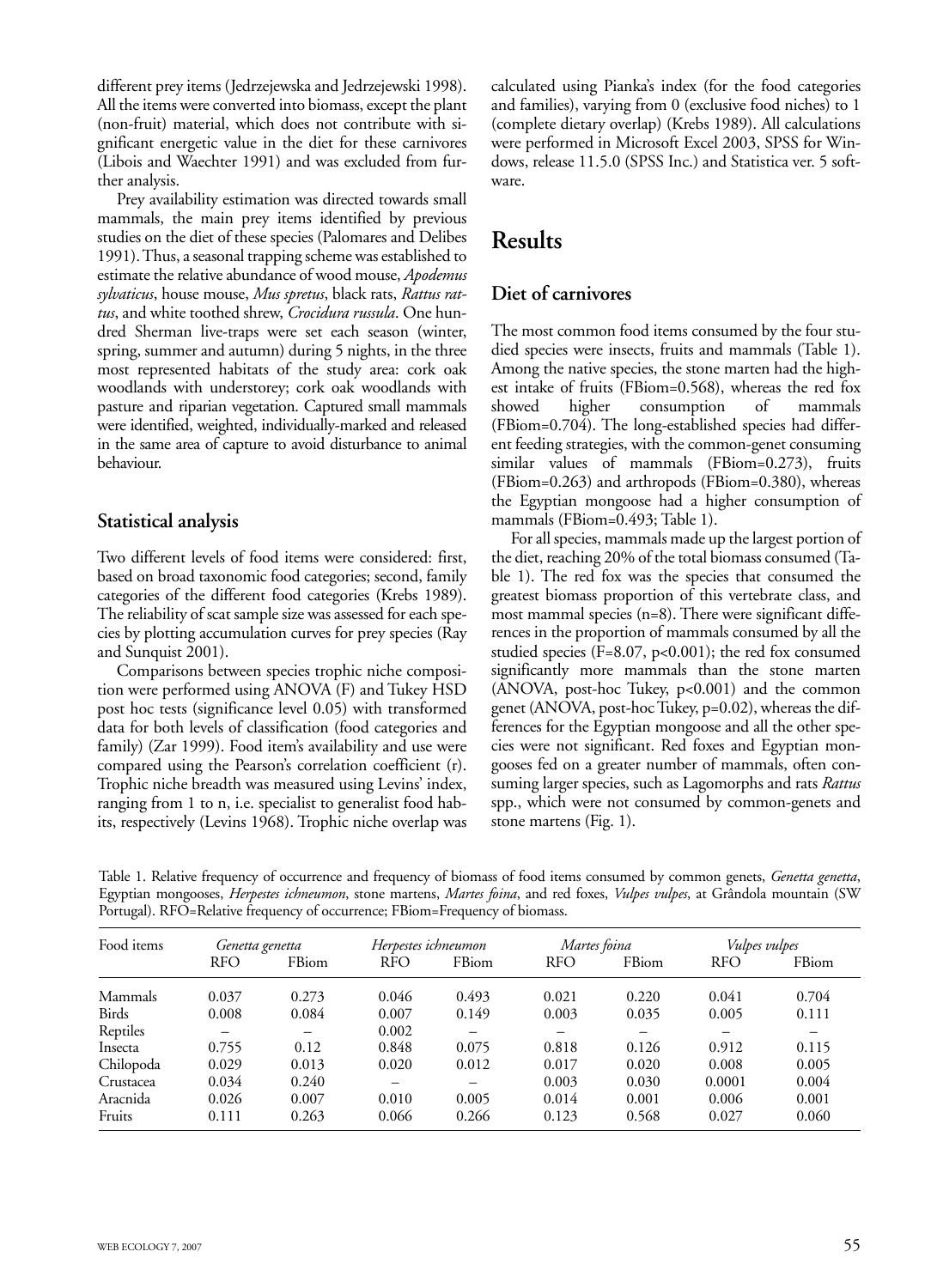

Fig. 1. Relative frequency of occurrence of mammal species consumed by four carnivores in SW Portugal (order Insectivora: family Soricidae: *Crocidura russula*; order Rodentia: family Muridae: *Arvicola sapidus*, *Microtus* spp., *Apodemus sylvaticus*, *Mus spretus,* and *Rattus* spp.; and order Lagomorpha: family Leporidae).

The four studied species consumed birds, mainly passerines (82.8% of biomass of consumed birds), with no significant differences between each other (F=0.883, p=0.4). Galliformes were the most consumed birds in red fox and Egyptian mongoose diets. Insects were the most abundant arthropods in the analysed scats. All carnivores consumed a relatively large number of beetles (Coleoptera) and crickets (Orthoptera), and had a similar diversity of insect families (Fig. 2). We found significant differences in the consumption of arthropods between the four studied species (F=4.34, p<0.01). The red fox consumed significantly fewer arthropods than the common genet (ANO-VA, Tukey-test p<0.01). Other differences in arthropod abundance and diversity in the diet were not significant. Crustaceans were represented in the diet of the four carnivore species by the introduced Louisiana crayfish *Procambarus clarkii*, which reached a maximum value of 24% of biomass frequency for the common-genet (Table 1). Although this prey was also consumed by the stone marten and red fox, its frequency was much lower.

All species consumed a high proportion of fruits, with the exception of the red fox. The most eaten fruit item were pears, which accounted for more than 70% of all consumed fruits in the scats of Egyptian mongoose and stone marten (Fig. 3). Figs also assumed a high importance on the diet of the common genet (30% of the scats). The consumption of fruits was significantly different between the species (F=5.85, p<0.001), with the stone marten revealing a higher frugivory than the red fox (ANOVA, post-hoc Tukey, p<0.001) and the common genet (ANOVA, posthoc Tukey, p=0.02).

#### **Consumed versus available prey items**

The different prey items were not consumed accordingly to availability. Only the Egyptian mongoose and the stone marten showed a higher consumption of Muridae (*Mus* spp., *Apodemus* spp. and *Rattus* spp.) than available throughout the year, as reflected by a negative r value (r=– 0.58) (Fig. 4). On the other hand, a more opportunistic feeding behaviour is found in the common genet with a high correspondence between the consumed and available Soricidae (r=0.75) and Muridae (r=0.58; Fig. 4).

#### **Trophic niche breadth and overlap**

The trophic resource niche was similar between native and long-established species. There were no significant differences in interspecific prey compositions (p>0.05). However, niche breadth was wider in the long-established species than the native ones. According to Levins' index, the genet had the wider trophic niche (B=0.285), followed by Egyptian mongoose  $(B=0.272)$ , stone marten  $(B=0.189)$ and red fox (B=0.124).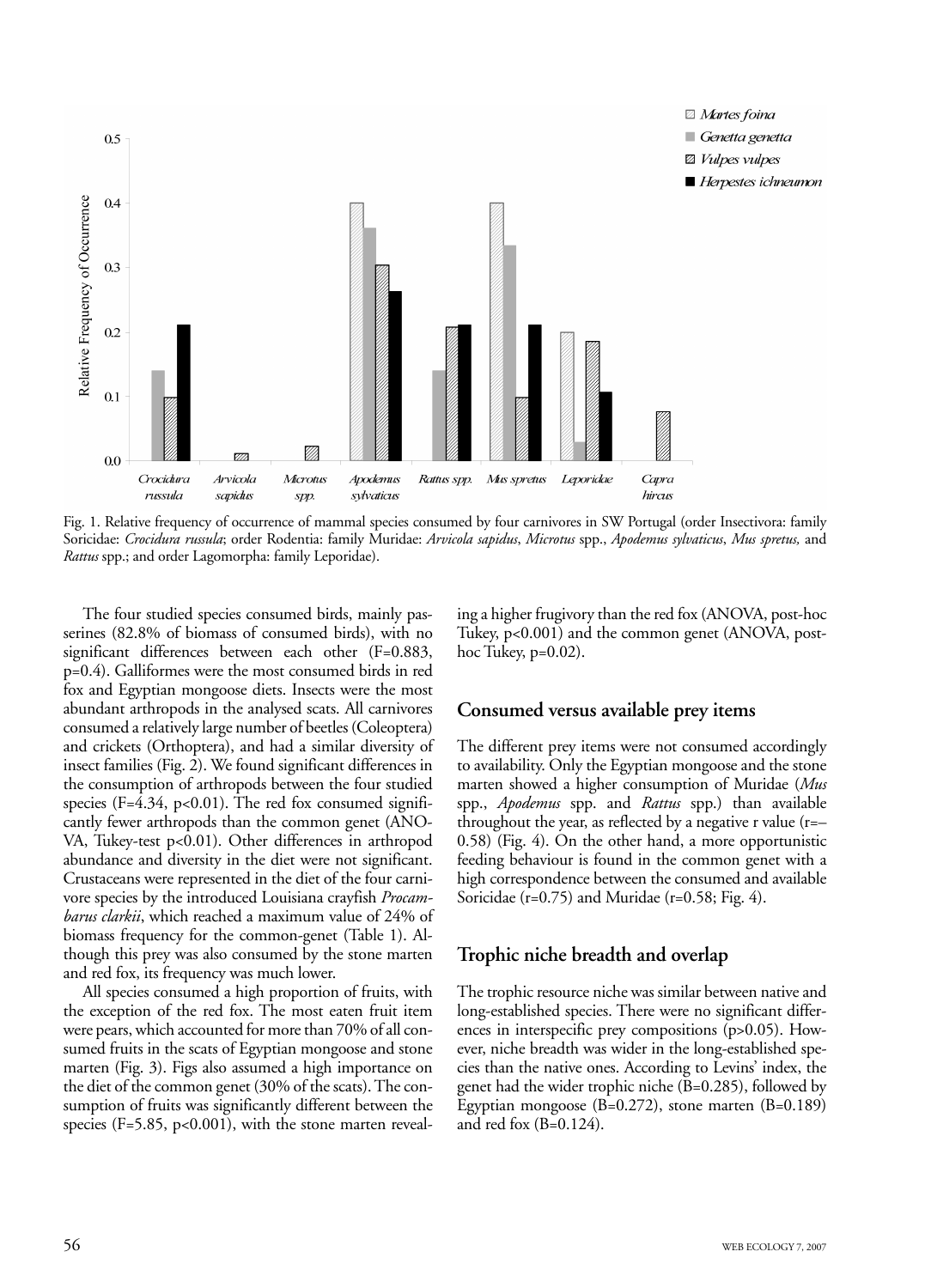

Fig. 2. Relative frequency of occurrence of arthropods consumed by four carnivores in SW Portugal (Insecta: order Coleoptera, order Mecoptera, order Orthoptera, and order Hymenoptera; Chilopoda, Crustacea and Aracnida) consumed by common genets, Egyptian mongooses, stone martens and red foxes.

We found a high degree of niche overlap between the species trophic niche. All the species overlapped their diets over 45% of consumed items (Table 2). Pianka's index value was higher for the overlap between the red fox and the

Egyptian mongoose  $(O=0.955)$ , whereas stone marten and common genet had a relatively lower overlap (O=0.755). The lowest overlap is found between the two native species (O=0.467).



Fig. 3. Relative frequency of occurrence of fruits consumed by four carnivores in SW Portugal (family Fagaceae: *Quercus* spp.; family Moraceae: *Ficus carica*; family Rosaceae: *Malus* spp., *Pyrus* spp., *Prunus* spp., *Rubus ulmifolius*, family Vitaceae: *Vitis vinifera*; family Oleaceae: *Olea europaea*; family Smilacaceae: *Smilax aspera*).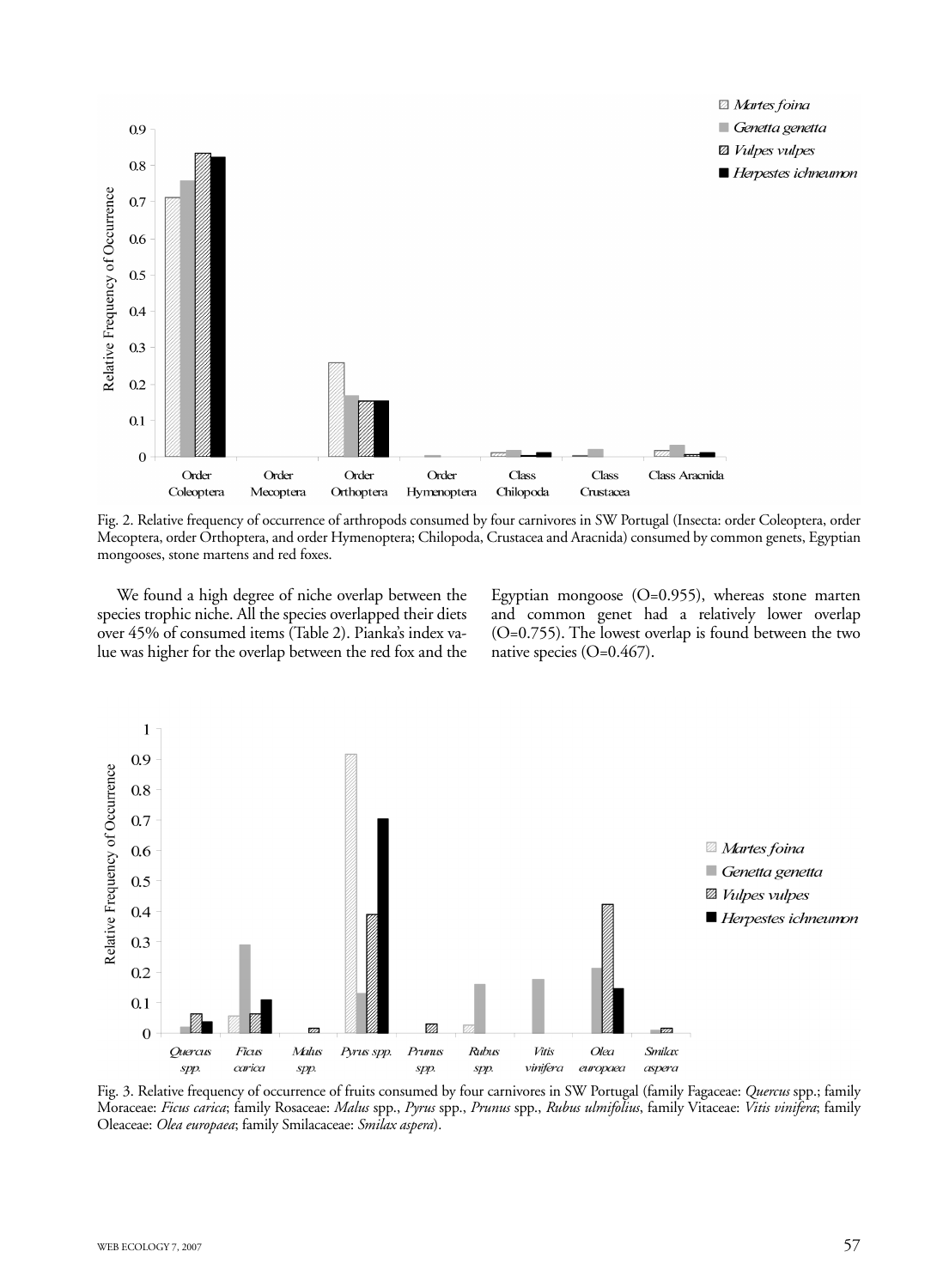

Fig. 4. Seasonal variation of use vs availability of Soricidae (*Crocidura russula*) and Muridae (*Apodemus sylvaticus*, *Mus spretus,* and *Rattus rattus*) in the diet of common genets, Egyptian mongooses, stone martens and red foxes in the study area (r – correlation coefficients; when availability and consumed data were not coincident estimates of r were not attained; \* – denotes significance at p<0.05; \*\*– denotes significance at p<0.01).

# **Discussion**

In Grândola mountain (SW Portugal), native and exotic species share the available food resources and have coexisted for hundreds of years. The diet of the four species has a high degree of overlap in the most consumed items (mammals, fruits and insects), with a clear distinction in diet between arboreal and terrestrial species, and no differences were found between native and exotic species.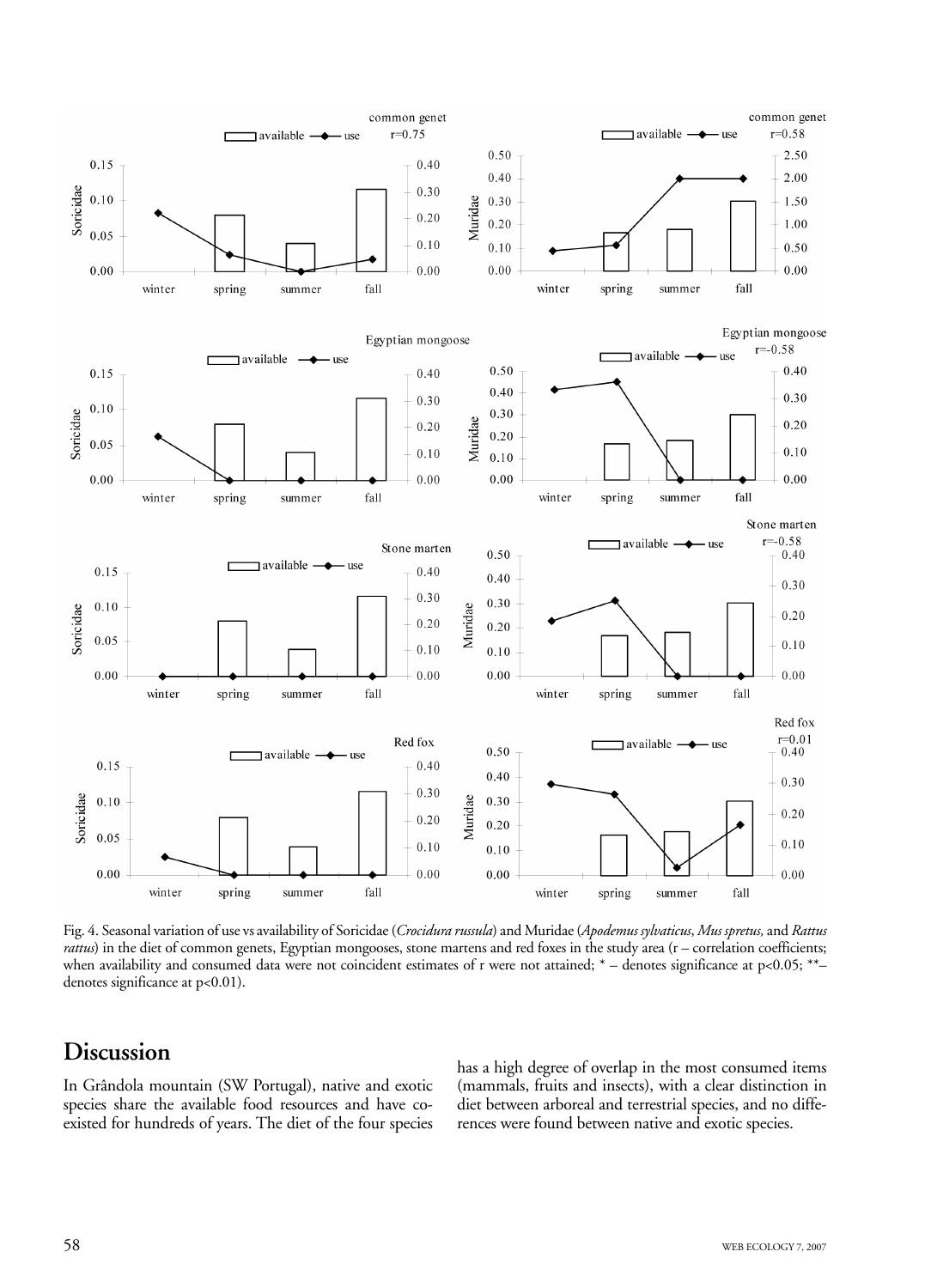Table 2. Pianka's trophic niche overlap in pair-wise comparisons between the study species (0 – no overlap; 1 – complete overlap in trophic resources).

|                      | Genetta genetta | Martes foina | Herpestes ichneumon |  |
|----------------------|-----------------|--------------|---------------------|--|
| Martes foina         | 0.775           |              |                     |  |
| Herpestes ichneumon  | 0.843           | 0.694        |                     |  |
| <i>Vulpes vulpes</i> | 0.743           | 0.467        | 0.955               |  |

### **Diet of carnivores**

The studied native carnivore species of southern Iberia have different trophic niche composition when compared to the North European niche structure. In fact, both native species show a plastic behaviour in prey selection, which changes accordingly with latitude. The stone marten increases its diet diversity in southern Europe when compared with northern Europe, where it feeds on high energy prey – mammals and birds (Denmark: Rasmussen and Madsen 1985; Poland: Goszczynski 1986; Romania: Romanowski and Lesínski 1991; Hungary: Lanszki et al. 1999). In southern latitudes the stone marten has a richer diet, including eggs and fruits (France: Waechter 1975, Libois and Waechter 1991), and in the Mediterranean region, mammals, fruits and invertebrates are equally consumed (Italy: Serafini and Lovari 1993; Spain: Delibes 1978, Alegre et al. 1991, Ruiz-Olmo and Palazon 1993, Padial et al. 2002; Portugal: Carvalho and Gomes 2004). Our results also corroborate this increased dietary richness in diet. The red fox, however, has been considered to be one of the most generalist carnivores in Europe (Sweden: Storch et al. 1990; Poland: Goszczynski 1974, 1986; Hungary: Lanszki et al. 1999; France: Artois et al. 1982; Artois 1989; Italy: Serafini and Lovari 1993) and in Mediterranean habitats, where the red fox has been described as feeding on a large range of prey (Italy: Serafini and Lovari 1993; Spain: Calviño et al. 1984, Padial et al. 2002). However, our data contradict this pattern, with the red fox being the least generalist of the four species studied, but still with a high plasticity in food habits. This may be a result of the low density in red fox populations in the study area, probably due to hunting.

Not surprisingly, also the exotic species have a different trophic niche composition when compared with their native range diet. The common genet, in its northern distribution areas of southern France, has been described as feeding mostly on mammals (Cugnasse and Riols 1984, Livet and Roeder 1987, Lodé et al. 1991), whereas in southern Mediterranean habitats, fruits also become an important food resource (Palomares and Delibes 1991, Rosalino and Santos-Reis 2002). Studies in Algeria, which is part of the common genet native distribution area, have shown that arthropods are one of the most important prey items (Hamdine et al. 1993, Virgós et al. 1999). Our results show a local adaptation to the consumption of fruits, easily available to this species in the study area. Furthermore, the genet appears to be the most generalist of the four studied species, with a higher degree of opportunistic feeding behaviour, as demonstrated by the relation availability–consumption. The few available studies on diet of the Egyptian mongoose have shown a higher consumption of mammals, and a significant intake of reptiles (Delibes 1976, Palomares and Delibes 1991, S. Domingos unpubl.). Delibes (1976) reviewed the mongoose diet in several areas of its distribution, denoting this predator's preference for mammals and reptiles. Our results corroborate a higher preference for mammals, also including insects and fruits.

The observed pattern of plasticity in both native and exotic species in shifting and broadening their food niche may be a response to fluctuations in resources availability characteristic of Mediterranean environments. Virgós and Casanovas (1999) demonstrated that Mediterranean landscapes are poor habitats for Eurasian badgers due to their less abundant and fluctuating food resources. However, we believe that this concept can be extended to other carnivores inhabiting these landscapes, such as the four species studied herein. Assuming that animals' energetic expenditures and requirements are similar to other areas of their distribution range, Mediterranean populations have to feed upon available resources and become more omnivorous in order to subsist. Hence, there seems to be a compromise between low energetic expenditure in food acquisition in exchange for low energetic input, resulting in an opportunistic behaviour in food gathering. In addition, resource fluctuation in Mediterranean habitats creates a unique situation not found in other north European areas. These resources are not consistently found throughout the year, thus creating a need to switch to other food items temporarily available. Virgós et al. (1999) defined this pattern – addition of alternative food items into carnivore diet (arthropods, reptiles and amphibians) – as "mediterraneity", which in our case can also be extended to fruits.

Other adaptations to seasonal resource availability have lead to the consumption of non-traditional prey items, such as the introduced Louisiana crayfish. This is an exotic species from northeast Mexico and south central United States, which have invaded Portuguese streams since 1970s (Correia 2002). Despite having negative effects on riverine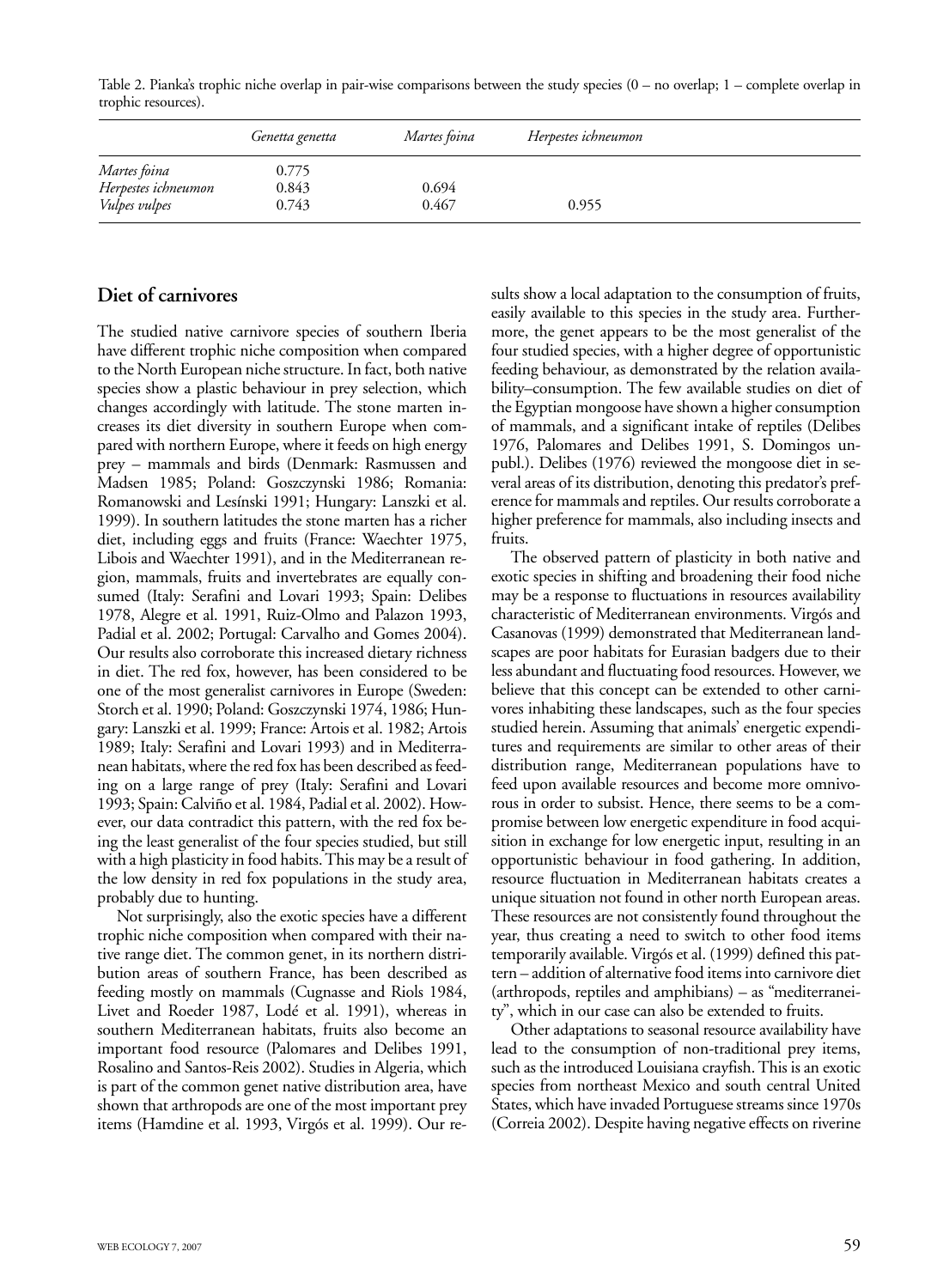and aquatic communities (Correia 2002), the introduced crayfish acts as a staple and complementary food item during the hot and dry summer months, for both native and exotic carnivore species. Our results show that this prey is particularly important to the common genet, a situation that has not been yet described by other authors (Correia 2001). Furthermore, this may also be an example of exotic species facilitating other exotic species persistence.

European carnivore community trophic niche composition and overlap has been shown to be conservative and similar across species. The majority of the community comparisons have addressed the overlap between martens and the red fox, describing their feeding habits as opportunistic, with availability playing a major role in prey selection patterns (Goszczynski 1986, Storch et al. 1990, Serrafini and Lovari 1993, Lanszki et al. 1999, Padial et al. 2002). Our results corroborate the high degree of overlap between these two species found in other Mediterranean areas (Serafini and Lovari 1993). Due to the restricted geographic distribution of common genet and Egyptian mongoose in Europe, no studies to date have addressed the interaction of these four species. Only Carvalho and Gomes (2004) have addressed the diet of four carnivore species: stone marten, common genet, wild cat, *Felis silvestris*, and the red fox in a temperate Atlantic Eurosiberian region of northern Iberian Peninsula. Our results show that the exotic species are sharing the same resources to a greater extent than the native species, which is particularly notable. First, exotics have a broader trophic niche than natives. These species are using all the available resources by utilizing less exploited niche components, as demonstrated by their most generalist status, when compared to natives. Secondly, the combined effect of differences in body size and species locomotory activity adds to this divergence; being predictable that stone marten and genets would be closer, and Egyptian mongoose and red foxes most similar. In fact, we found higher similarities between the pair of arboreal species (genet and stone marten) and the pair of terrestrial species (red fox and Egyptian mongoose). The morphologically arboreal-adapted species, especially using trees for foraging and resting (Santos-Reis et al. 2004), would be better adapted for eating fruits more often, which was reflected in their diet. In contrast, morphologically terrestrial-adapted species would be more apt to take advantage of different food resources, such as reptiles and coleopterans. However, fallen fruits are also available to terrestrial species as reflected by their diet patterns.

Finally, the cumulative effects of the presence of other carnivore species and the absence of these long-established exotic species can also alter the dynamics of the guild and its interactions with prey. In higher latitudes, the composition of the carnivore guild is different from the Mediterranean habitats, with the presence of larger predators (e.g. European lynx, and racoon) and other mesocarnivores (e.g. pine marten, mink). These differences in predator communities may enhance competition for limited resources, influencing the number of prey available to smaller carnivores, such as the stone marten. Waechter (1975) and Delibes (1978) described sinantropic behaviour (occupation of human impacted areas) of stone martens in areas of sympatry with pine martens, *Martes martes*. However, one can argue that the presence of the genet may have the same effect as the pine marten in restricting prey availability to stone marten. To our knowledge, only one previous study addressed the potential competition between these two species (Santos-Reis et al. 2004), where stone martens and genets share spatial, temporal and food resources; resource availability does not seem to be limiting, but further clarification is necessary.

The competitive exclusion principle states that two ecologically similar species cannot coexist. Our results indicate that the four studied mesocarnivores have a strong overlap in their diet composition. This result may indicate that the trophic niche partition may only play an important role in the coexistence of these species, if considered at the prey species level. Other factors should be considered when analysing niche partitioning strategies. Are the species partitioning time, space or territory? Santos-Reis et al. (2004) found that a high overlap in home-ranges is found between stone martens and genets, as well as similar habitat and time use strategies. Domingos (unpubl.) and our own observations have shown that Egyptian mongooses may reshape their realized niche by having diurnal activities. In addition, red foxes have been observed in the morning and at dusk, maybe indicating an alternative strategy. Therefore, the mesocarnivore community niche structure in the Mediterranean landscapes of southern Portugal may not only be defined by trophic partitioning but also by the combination of other strategies. Future research should clarify this multiple strategy in niche differentiation that may shed light in exotic species acclimation mechanisms.

*Acknowledgements –* We would like to thank Luís Miguel Rosalino and Marina Rodrigues for their help during fieldwork. The European Union PRODED Program, the Centre for Environmental Biology of the Univ. of Lisbon and the FCT Project PRAX-IS/PCNA/BIA/105/96 granted funding and logistic support.

### **References**

- Alegre, J., Hernandez, A., Purroy, F. J. et al. 1991. Dieta otoñoinvernal de la garduña, *Martes foina* (Erxleben, 1777), en un habitat rural de Leon (España). – Ecologia 5: 265–273.
- Artois, M., Andral, L., Dubreuil, M. et al. 1982. Contribution a l'étude de la biologie du renard roux (*Vulpes vulpes*). – Rev. Méd. Vét. 133: 249–262.
- Artois, M. 1989. Le renard roux (*Vulpes vulpes* Linnaeus, 1758). Encyclopédie des carnivores de France. – Société Française pour l'Étude et la Protéction des Mammiféres 3: 1–90.
- Borralho, R., Rego, F., Palomares, F. et al. 1996. The distribution of the Egyptian mongoose *Herpestes ichneumon* (L.) in Portugal. – Mammal Rev*.* 26: 1–8.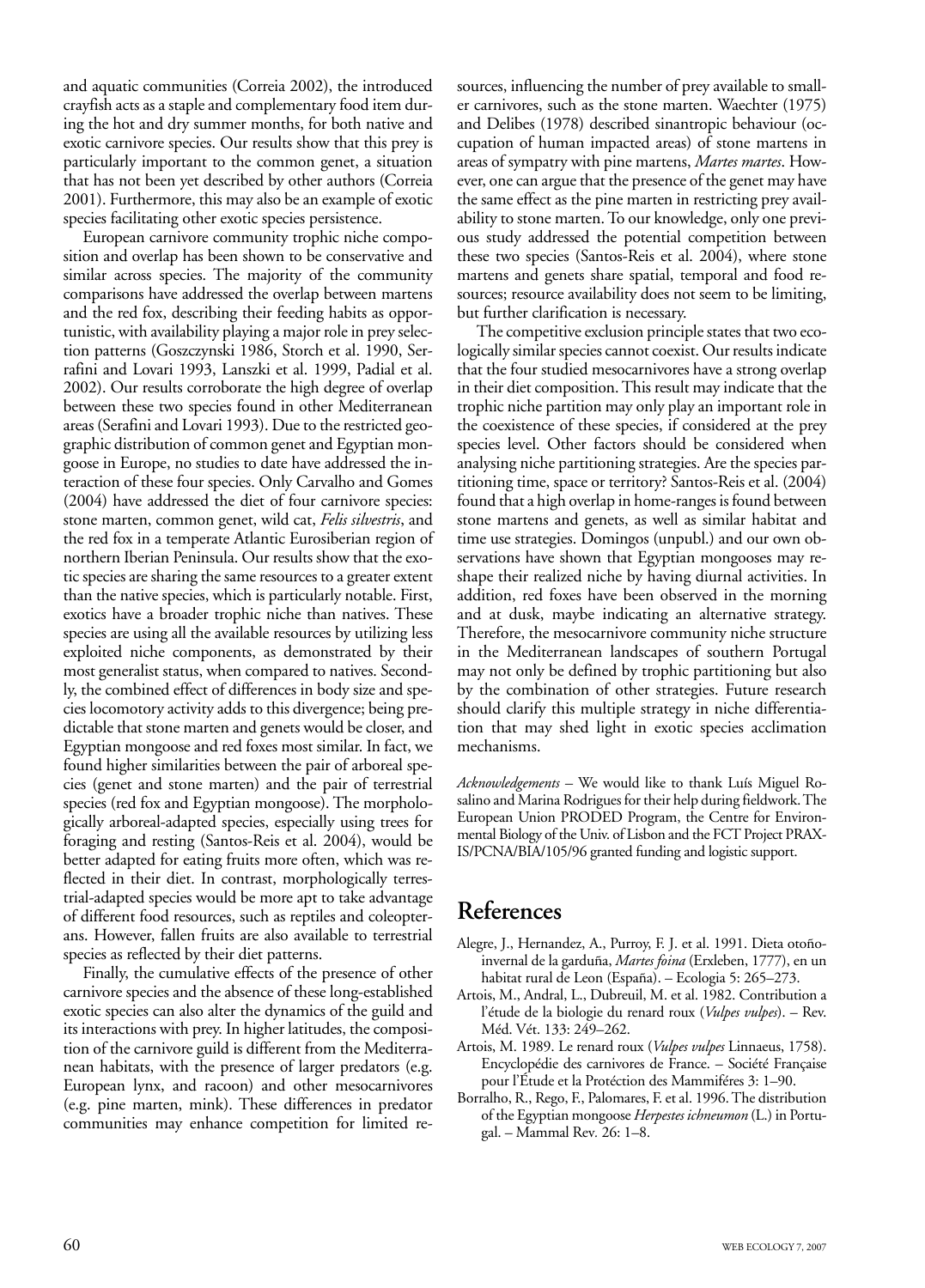- Brom, T. G. 1986. Microscopic identification of feather-remains after collisions between birds and aircraft. – Bijdragen tot de Dierkunde 56: 181–204.
- Calzada, J. 2002. *Genetta genetta*, Gineta. In: Palomo, J. L. and Gisbert, J. (eds), Atlas de los Mamíferos Terrestres de España-Madrid, Spain: Dirección General de Conservación de la Naturaleza-SECEM-SECEMU, pp. 290–293.
- Calviño, F., Canals, J. L., Bas, S. et al. 1984. Regimen alimenticio del zorro (*Vulpes vulpes* L.) en Galicia, Noroeste de la Peninsula Ibérica. – Bol. Est. Central Ecol. 13: 83–89.
- Carvalho, J. C. and Gomes, P. 2004. Feeding resource partitioning among four sympatric carnivores in the Peneda-Gerês National Park (Portugal). – J. Zool. Lond. 263: 275–283.
- Chinery, M. 1986. Insects of Britain and western Europe, Collins Pocket Guide. – Domino Books Ltd, Jersey, UK.
- Correia, A. M. 2001. Seasonal and interspecific evaluation of the predation by mammals and birds on the introduced red swamp crayfish *Procambarus clarkii* (Crustacea, Cambaridae) in a freshwater marsh (Portugal). – J. Zool. Lond. 255: 533–541.
- Correia, A. M. 2002. Niche breadth and trophic diversity: feeding behaviour of the red swamp crayfish (*Procambarus clarkii*) towards environmental availability of aquatic macroinvertebrates in a rice field (Portugal). – Acta Oecol. 23: 421–429.
- Cugnasse, J. M. and Riols, C. 1984. Contribution a la connaissance de l'écologie de la genette (*Genetta genetta* L.) dans quelques départements du sud de la France. – Faun. Sauv. 1: 25–55.
- Debrot, S., Fivaz, G., Mermod, C. et al. 1982. Atlas des poils de Mammifères d´Éurope*.* Neuchâtel, France. – Univ. de Neuchâtel.
- Delibes, M. 1976. Datos sobre la alimentacion del meloncillo, *Herpestes ichneumon widdringtoni* Gray, 1842, en España. – Säugetierkundliche Mitteilungen 24: 38–42.
- Delibes, M. 1978. Feeding habits of the stone marten, *Martes foina* (Erxleben, 1777) in northern Burgos, Spain. – Z. Säugetierkunde. 43: 282–288.
- Delibes, M. 1982. Notas sobre la distribución pasada y actual del meloncillo *Herpestes ichneumon* (L.) en la Peninsula Iberica. Doñana. – Acta Vertebr. 9: 341–352.
- Dobson, M. 1998. Mammal distributions in the western Mediterranean: the role of human intervention. – Mammal Rev*.* 28: 77–88.
- Gama, M. M. 1957. Mamíferos de Portugal (Chaves para a sua determinação). – Separata de Memórias e Estudos do Museu Zoológico da Universidade de Coimbra 246: 1–246.
- Goszcyzñski, J. 1974. Studies on the food of red foxes. Acta Theriol. 1: 1–18.
- Goszczyñski, J. 1986. Diet of foxes and martens in Central Poland. – Acta Theriol. 31: 491–506.
- Jedrzejewska, B. and Jedrzejewski, W. 1998. Predation in vertebrate communities: the Bialowieza primeval forest as a case study. Ecological Studies Vol. 135. – Springer.
- Hamdine, W., Thévenot, M., Sellami, M. et al. 1993. Régime alimentaire de la genette (*Genetta genetta*) dans le Parc National du Djurjura, Alérie. – Mammalia 57: 9–18.
- Hardin, G. 1960. The competitive exclusion principle. Science 131: 1292–1297.
- Keller, A. 1978. Détermination des mammiféres de la Suisse par leur pelage: I- Talpidae et Soricidae. – Rév. Suisse Zool. 85: 758–761.
- Keller, A. 1980. Détermination des mammiféres de la Suisse par leur pelage: II- Diagnose des familles. III- Lagomorpha, Rodentia (partim). – Rév. Suisse Zool*.* 87: 781–796.
- Keller, A. 1981. Détermination des mammiféres de la Suisse par leur pelage: IV- Cricetidae et Muridae. – Rév. Suisse Zool. 88: 463–473.
- Kendall, K. C., Metzgar, L. H., Patterson, D. A. et al. 1994. Power of sign surveys to monitor population trends. – Ecol. Appl. 2: 422–430.
- Kolar, C. S. and Lodge, D. M. 2001. Progress in invasion biology: predicting invaders. – Trends Ecol. Evol. 16: 199–204.
- Krebs, C. J. 1989. Ecological methodology. Harper Collins Publishers.
- Lanszki, J., Körmendi, S., Hancz, C. et al. 1999. Feeding habits and trophic niche overlap in a Carnivora community of Hungary. – Acta Theriol. 44: 429–442.
- Levins, R. 1968. Evolution in changing environments. Princeton Univ. Press.
- Libois, R. and Waechter, A. 1991. La Fouine (*Martes foina* Erxleben, 1777). – Encyclopédie des carnivores de France*.* Société Française pour l'Étude et la Protéction des Mammiféres 10: 1–53.
- Livet, F. and Roeder, J. J. 1987. La genette (*Genetta genetta*, Linnaeus, 1758). – Encyclopédie des carnivores de France*.* Société Française pour l'Étude et la Protéction des Mammiféres 16: 1–33.
- Lodé, T., Lechat, I. and Le Jacques, D. 1991. Le regime alimentaire de la genette en limit nord-ouest de son aire de répartition. – Rev. d'Ecol. Terre Vie 46: 339–348.
- Madureira, M. L. and Ramalhinho, M. G. 1981. Notas sobre a distribuição, diagnose e ecologia dos Insectívora e Rodentia portugueses. – Arq. Mus. Bocage, série A, 1: 165–263.
- Palomares, F. 2002. *Herpestes ichneumon*, Meloncillo. In: Palomo, J. L. and Gisbert, J. (eds), Atlas de los Mamíferos Terrestres de España. Madrid, Spain: Dirección General de Conservación de la Naturaleza-SECEM-SECEMU, pp. 286–289.
- Palomares, F. and Delibes, M. 1991. Alimentacion del meloncillo *Herpestes ichneumon* y de la gineta *Genetta genetta* en la reserva biológica de Doñana, S.O. de la Peninsula Iberica. – Acta Vertebr. 18: 5–20.
- Padial, J. M., Ávial, E. and Gil-Sánchez, J. M. 2002. Feeding habits and overlap among red fox (*Vulpes vulpes*) and stone marten (*Martes foina*) in two Mediterranean mountain habitats. – Mamm. Biol. 67: 137–146.
- Primack, R. B. 1998. Essentials of conservation biology. Sinauer Ass.
- Rasmussen, A. M. and Madsen, A. B. 1985. The diet of the stone marten *Martes foina* in Denmark. – Nat. Jutlandica 8: 141– 144.
- Ray, J. C. and Sunquist, M. E. 2001. Trophic relations in a community of African rainforest carnivores. – Oecologia 127: 395–408.
- Romanowski, J. and Lesínski, G. 1991. A note on the diet of stone marten in south-eastern Romania. – Acta Theriol. 36: 201–204.
- Rosalino, L. M. and Santos-Reis, M. 2002. Feeding habits of the common genet *Genetta genetta* (Carnivora: Viverridae) in a semi-natural landscape of central Portugal. – Mammalia 66:195–205.
- Rosalino, L. M., Santos, M. J., Domingos, S. et al. 2005. Population structure and body size of sympatric carnivores in a